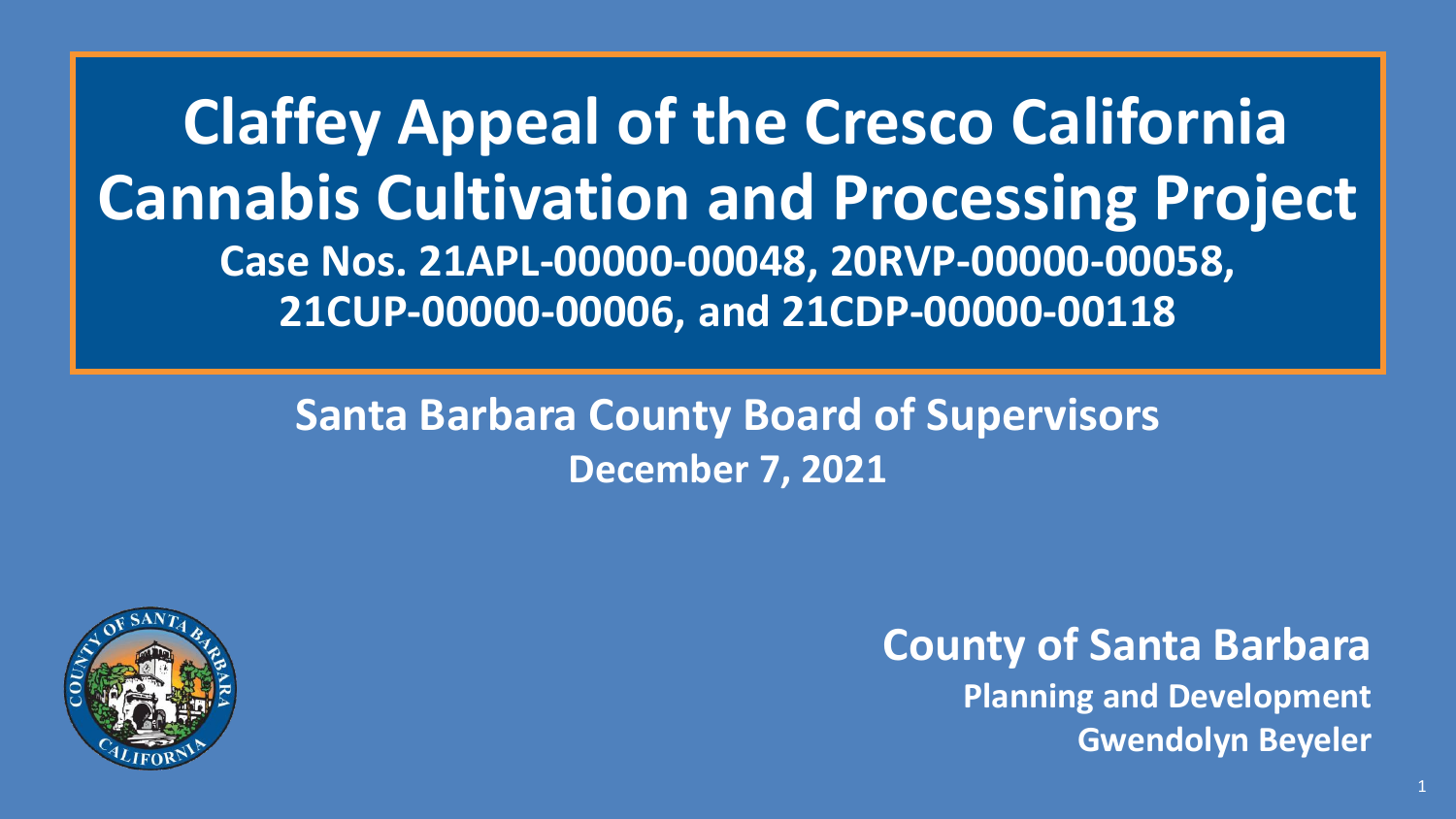

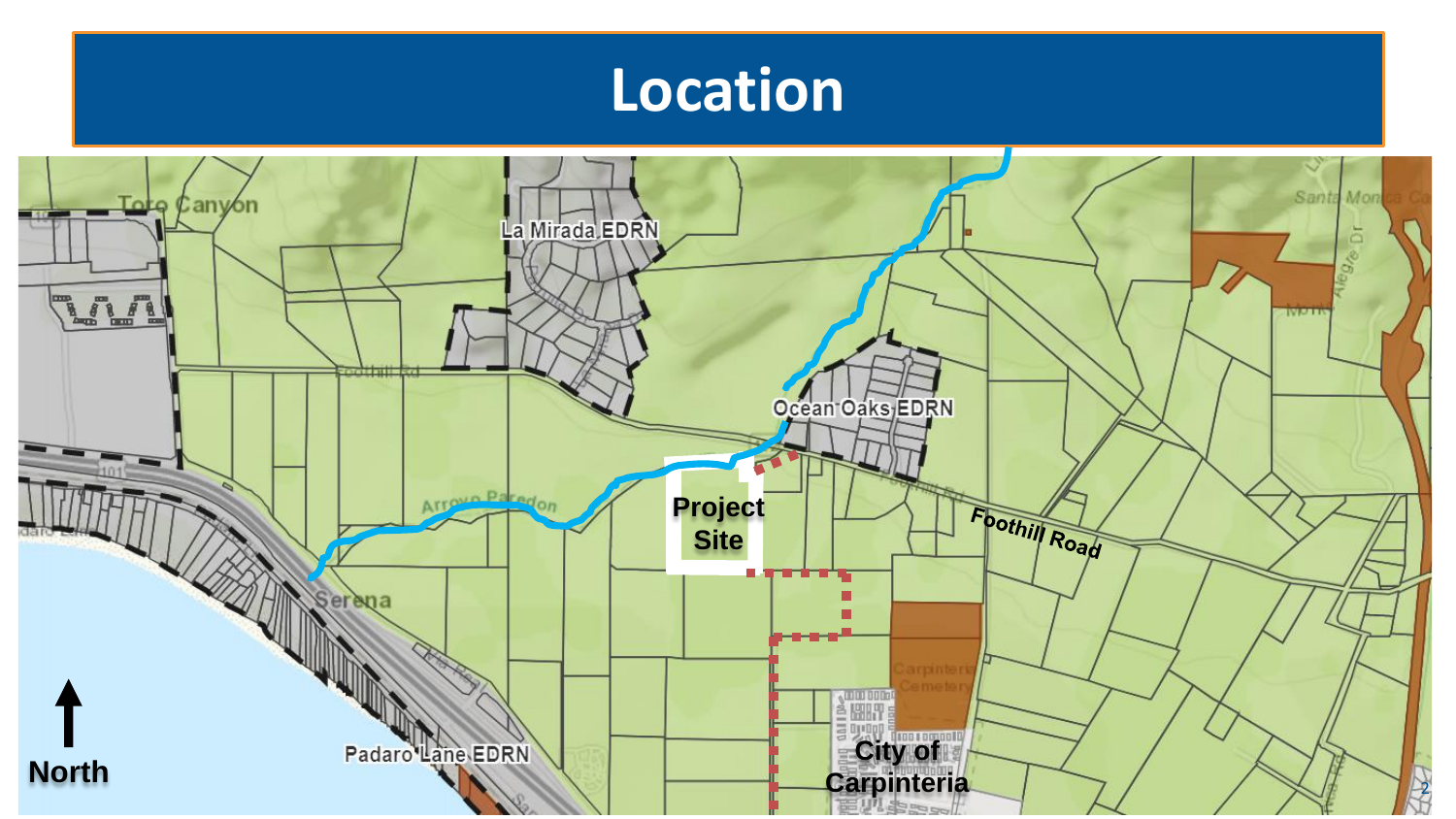# **Project Description**

- 7.98 acres of cultivation
	- Mature: 6.07 acres in existing Greenhouse 1
	- Nursery: 1.34 acres in new addition to Greenhouse 1
	- Processing: 0.57 acres in new building
- Existing Greenhouses 2, 3, & 4 will be demolished
- Hours of operation 6:30 a.m. to 7:30 p.m.
- Employee access from Via Real; all other trips from Foothill Rd
- Expansion of existing storm water detention basins
- Grading: 6,030 CY of cut, 3,950 CY of fill, and 2,080 CY of export
- Landscaping includes screening of project area and restoration of ESH buffer
- Voluntary maintenance of Foothill Rd landscaping on neighboring property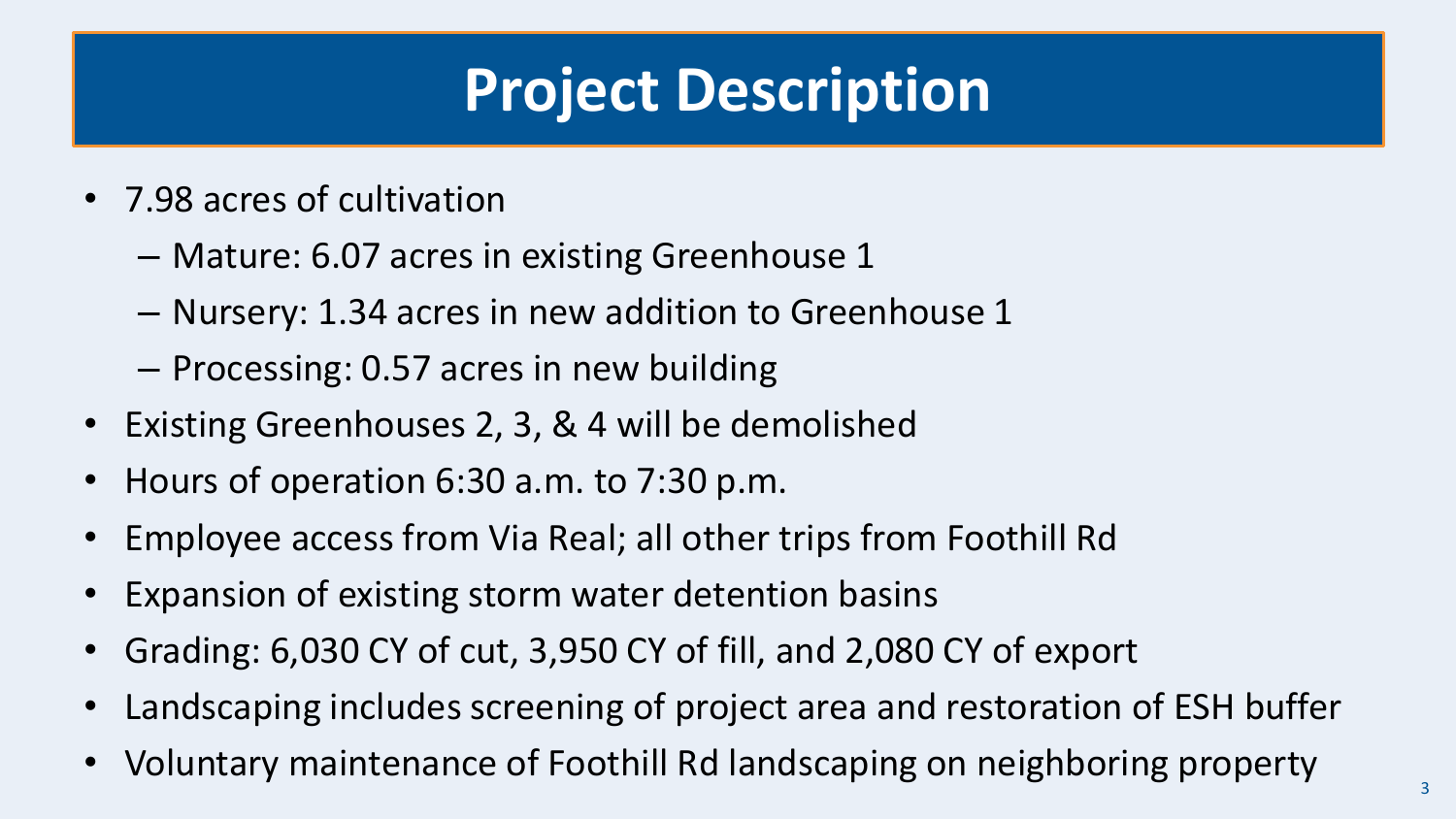# **Odor Abatement**

- Greenhouse 1 and new greenhouse addition:
	- New regenerative carbon scrubbing system (RCSS)
	- Existing vapor phase system will be used as needed until the RCSS is operational and prevents odor from being experienced in residential zones
- New processing building: Carbon scrubbers, vapor barriers, seals, and best practices for industrial odor reduction
- Odor Management Specialist and employee trainings
- Adaptive Management:
	- Community outreach
	- Complaint response program
	- Corrective actions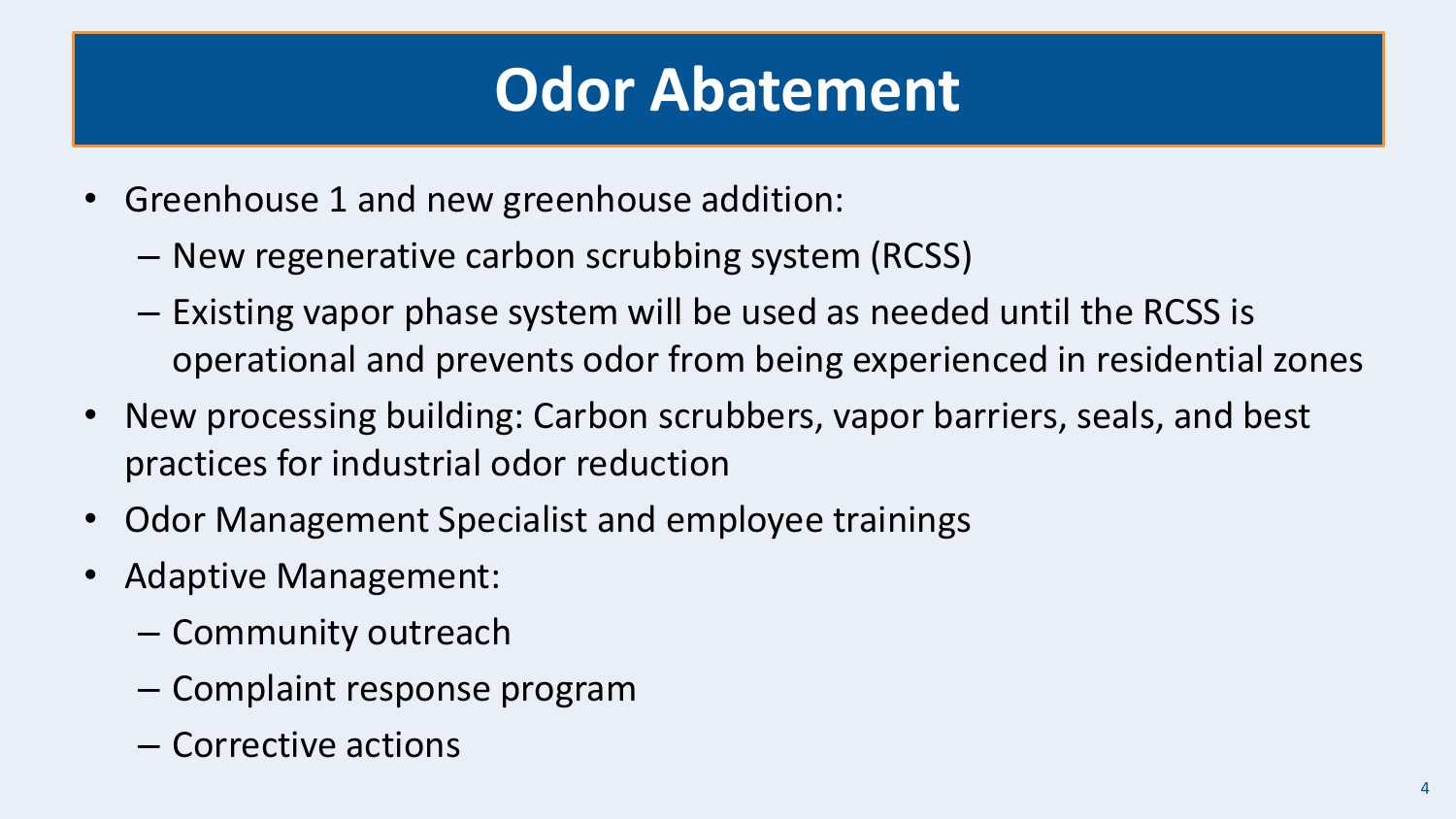### **Site Plan**



5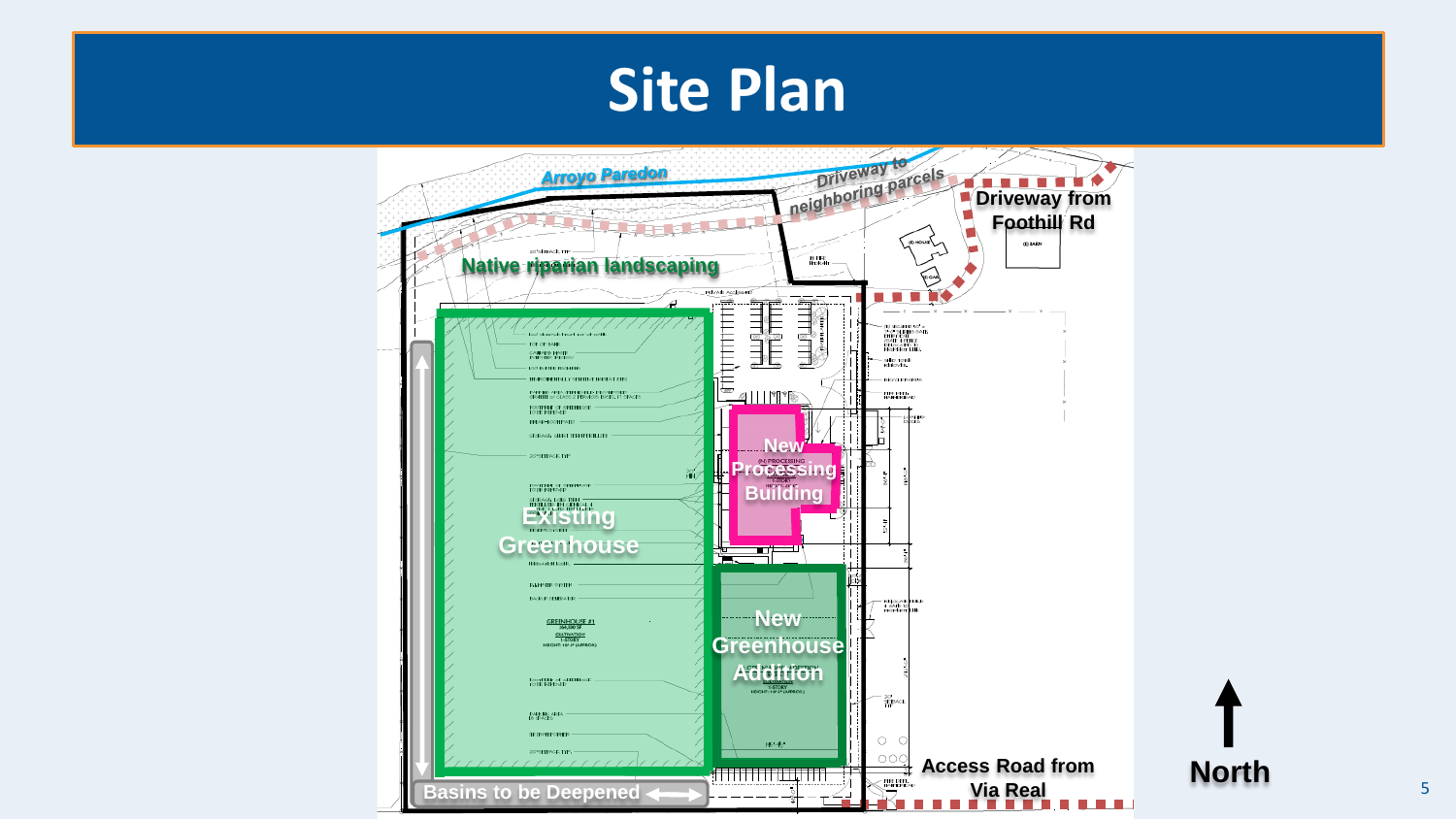### **Landscaping**

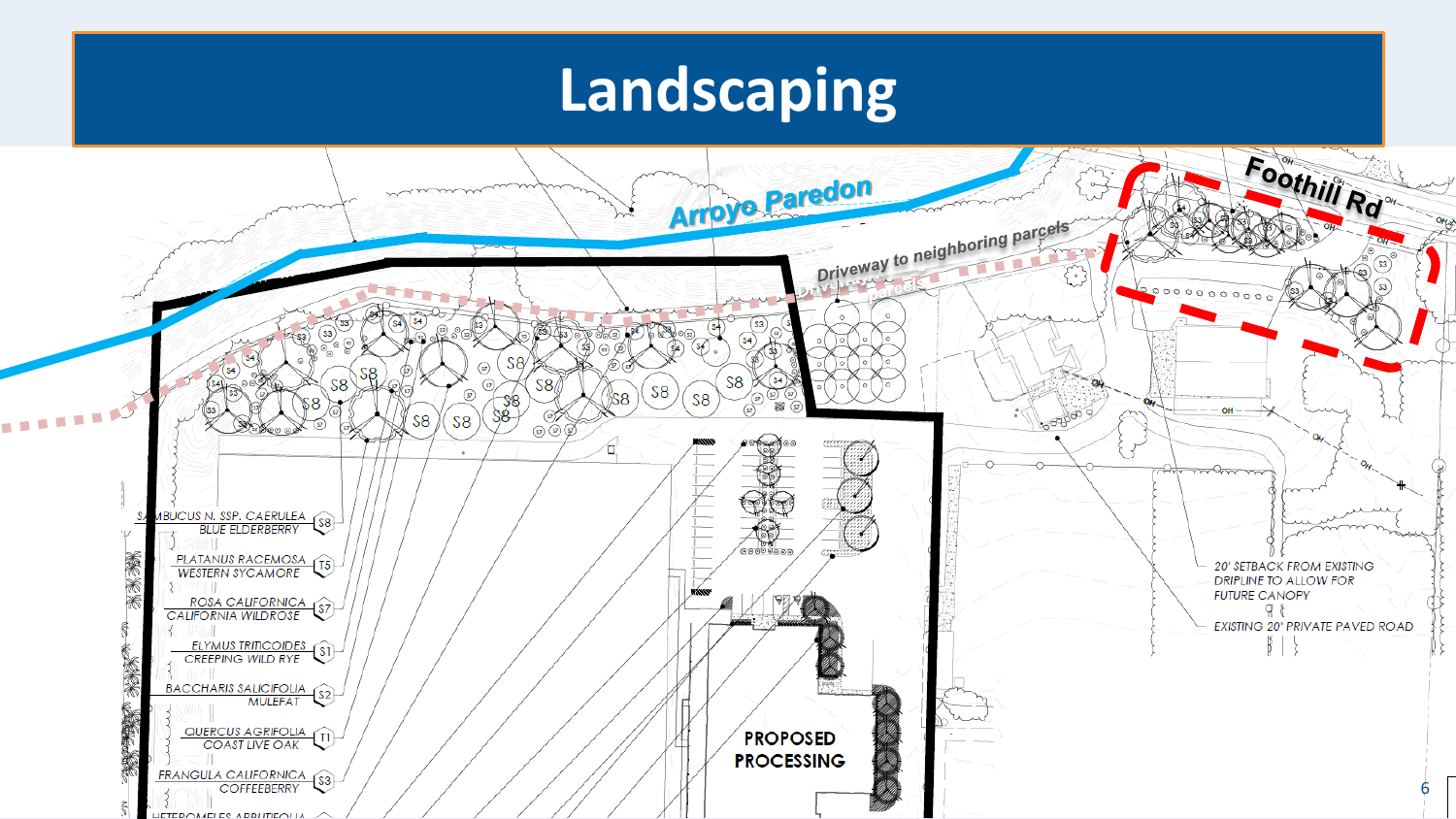### **Appeal Issue 1.A**

#### **1. Issue:**

Insufficient evidence that Project will not impact ESH and Applicant must prepare a Habitat Protection Plan (HPP). Avocado orchard removal should have been studied. Vapor phase may impact sensitive species related to Arroyo Paredon. Detention basins will discharge pollutants into Arroyo Paredon.

#### **Response**

- Biological assessment reviewed removal of avocado trees and project. Confirmed no impacts to ESH and HPP not required.
- Applicant voluntarily prepared HPP.
- Vapor phase solution is not a health hazard or air quality pollutant.
- Detention basins will overflow toward southwest of parcel, away from Arroyo Paredon.

7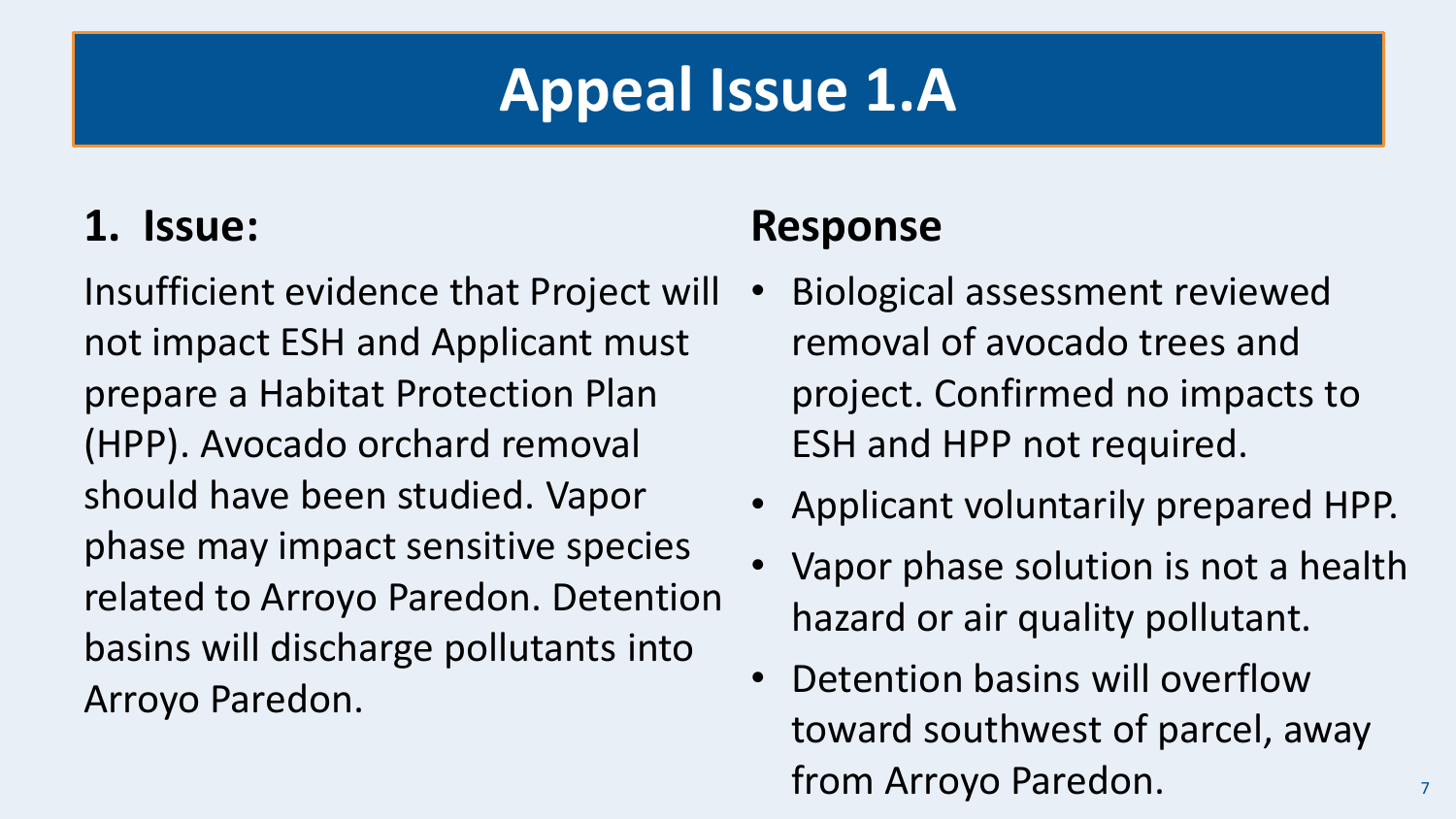# **Appeal Issue 1.B**

### **2. Issue:**

Odor Management Plan does not comply with Zoning Ordinance:

- Vapor phase is masking, not neutralizing
- Will not prevent odor in residential zones
- Does not use BACT

#### **Response**

- Vapor phase solution is odorneutralizing.
- Odor Management Plan will be required to prevent odors in residential zones.
- BACT analysis will be required if odor is experienced in residential zones.